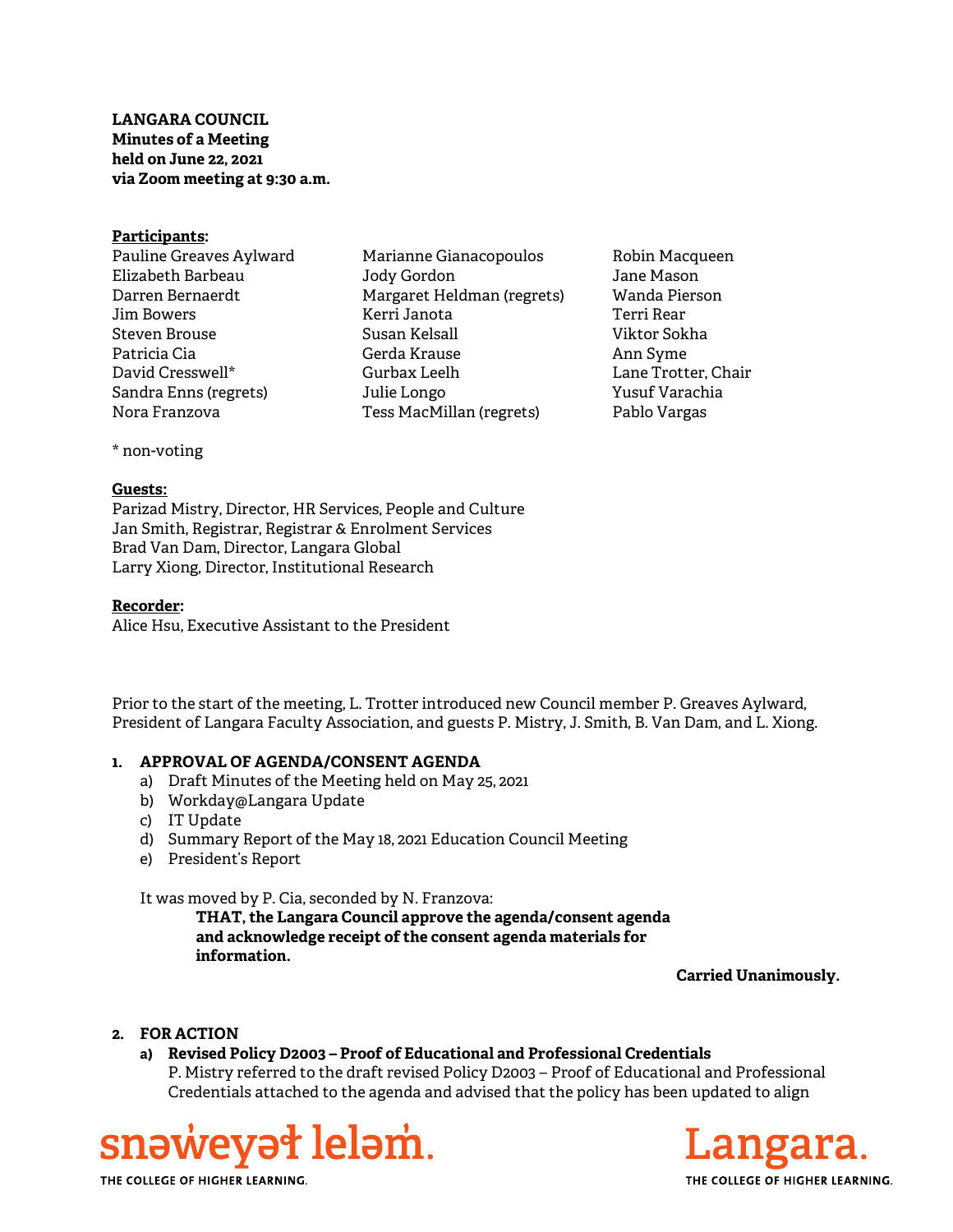with the process that has been updated during the COVID pandemic. Essentially People and Culture has streamlined and automated the process to manage risk better, remove the burden of coming on campus and physically presenting original transcripts from employees, and make the process much faster.

Discussions ensued and P. Mistry and J. Mason answered Council members' questions around the reference check mentioned in step 2 of the procedures document and the process for providing an updated credential. P. Mistry clarified that the reference check mentioned in the procedures document is specifically referring to credential verification, which is one part of the entire reference check and selection process, and agreed to revise the sentence for clarity.

It was moved by A. Syme, seconded by J. Bowers:

THAT, the revised Policy D2003 – Proof of Educational and Professional Credentials, with rephrased sentence around the reference check mentioned in step 2 of the procedures document for clarity, be recommended to the President for approval.

Carried Unanimously.

[P. Mistry exited the meeting at 9:44 a.m.]

### 3. FOR INFORMATION

#### a) Draft 2020-21 Accountability Plan and Report

Y. Varachia advised that the Accountability Plan and Report is a government-mandated annual report for the College to report on our achievements in fulfilling its performance targets and our plans. Due to the COVID pandemic situation, the College is only required to report on our progress made in 2020/21 in response to the government mandate priorities as the government has waived all institutions from reporting their plans for 2021/22.

L. Xiong added that the performance targets are set by the government. For the past few years, the government has put in very specific priorities that each institution is required to report back based on the mandate letter for each institution. For 2020/21, the College met almost all the targets set by the government except the FTE target set for the number of student spaces in developmental programs in 2020/21. L. Xiong thanked all the departments and individuals who contributed to making this report possible.

Discussions ensued and L. Xiong, Y. Varachia, and L. Trotter answered the Council members' questions around the government's expectations for the next year, the relation between the annual mandate letter and the response provided in the College's annual Accountability Plan and Report, and the Indigenous Language Degree and Diploma Programs and student transfer experience mentioned in the 2020/21 report.

L. Trotter thanked L. Xiong, his team, Communications and Marketing, and everyone who helped put this detailed and informative report together.

[L. Xiong exited the meeting at 9:56 a.m.]



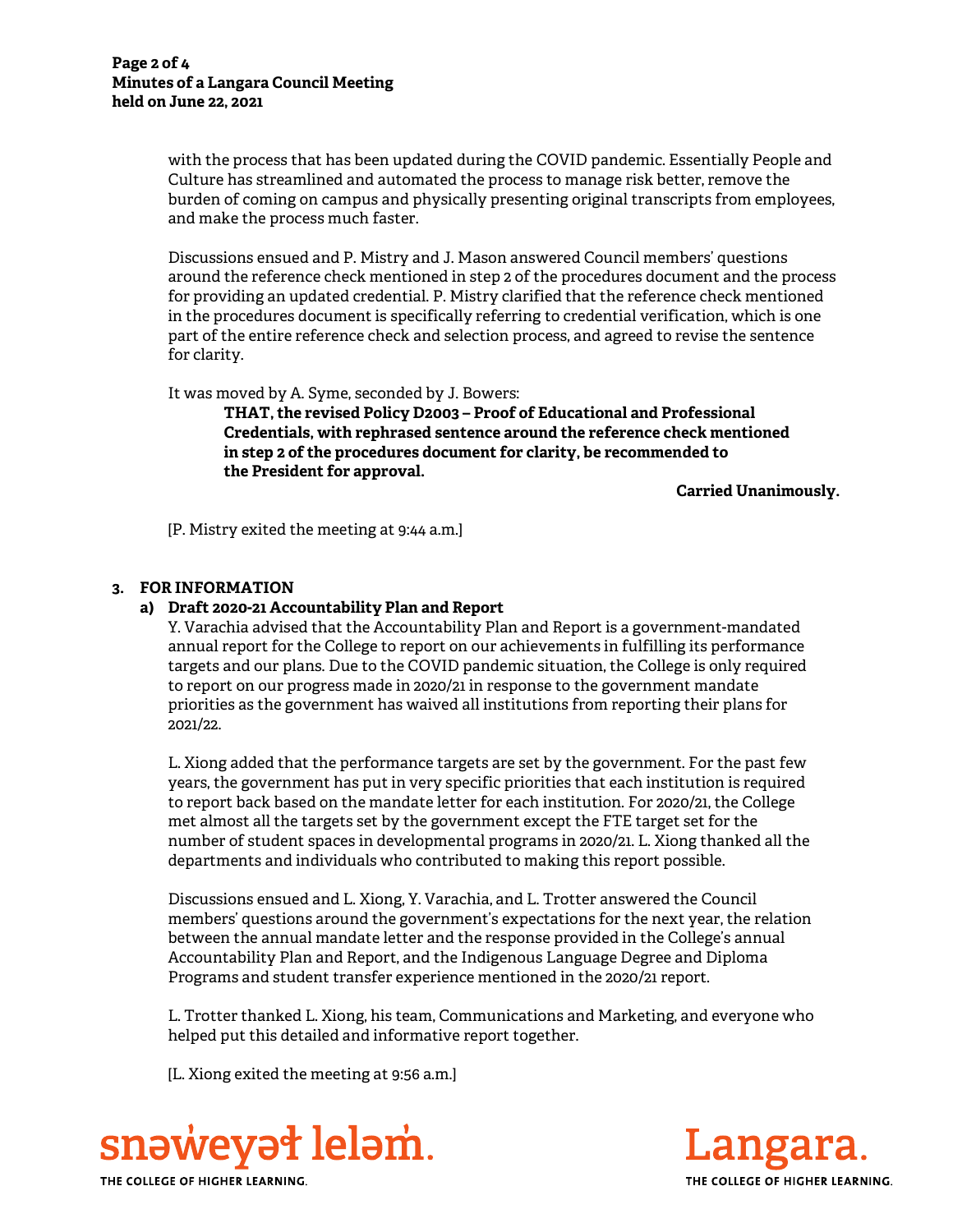## b) Fall Enrolment Update

B. Van Dam first provided an update on the international front including the virtual activities the recruitment team has been doing, the enrolment headcount target and achievement, the number of applications and offers accepted comparing to the past few years, how students can reactivate their application for the future if they received an offer but did not accept it before the international admissions for Fall 2021 were closed, the current status of study permit processing, and the official travel ban for direct flights from India to Canada, its impact and support provided by our quarantine support team to students who are able to arrive Canada through a different route.

On the domestic front, B. Van Dam advised that so far the numbers of offers accepted by domestic students have been fluctuating week by week. He also provided an update on the effort the Langara Global has put into domestic recruitment including having a full domestic recruitment team, working with Communications and Marketing on a brand new campaign directed at domestic students to encourage them to accept their offers from the College and register courses, supporting academic departments on their specific recruitment needs, hosting daily drop-in sessions for prospective students, and contacting high school districts and high school counselors to support students who are still looking for enrollment at an institution to continue their education in the fall.

J. Smith added that, while the domestic number of offers accepted shows a drop this week, it represents a fairly small number. She advised that the registration for Fall 2021 has started yesterday, and provided a comparison to the numbers from Fall 2019 and Fall 2020. She also advised that some international students are offered an earlier registration time compared to previous years as some of them cannot come to Canada due to the COVID restrictions. The latest enrolment figures can be found on the Enrolment Dashboard in Tableau that has been updated by Institutional Research.

Lastly, J. Smith advised that the results from the June 2021 student survey have just been posted to the Langara Post. Vaccination intentional rates are up significantly comparing to the results from the last student survey conducted in May 2021 (85% vs. 76% of students indicated that they have already been or plan to get vaccinated). Overall we are trending in the right direction in terms of students being comfortable returning to campus in the fall.

Discussions ensued and B. Van Dam answered the Council members' questions around the new team members and their roles in Langara Global, and the exceptional programs and cases that might still accept international students after the international admissions were closed.

[N. Franzova exited the meeting at 10:12 a.m.]

### c) IE Graduation Application Proposal

J. Gordon advised that J. Smith and her team moved forward with the change detailed in the IE Graduation Application Proposal attached to the agenda as a result of concerns raised by students about the previous process. The new process is more clear and student friendly.





THE COLLEGE OF HIGHER LEARNING.